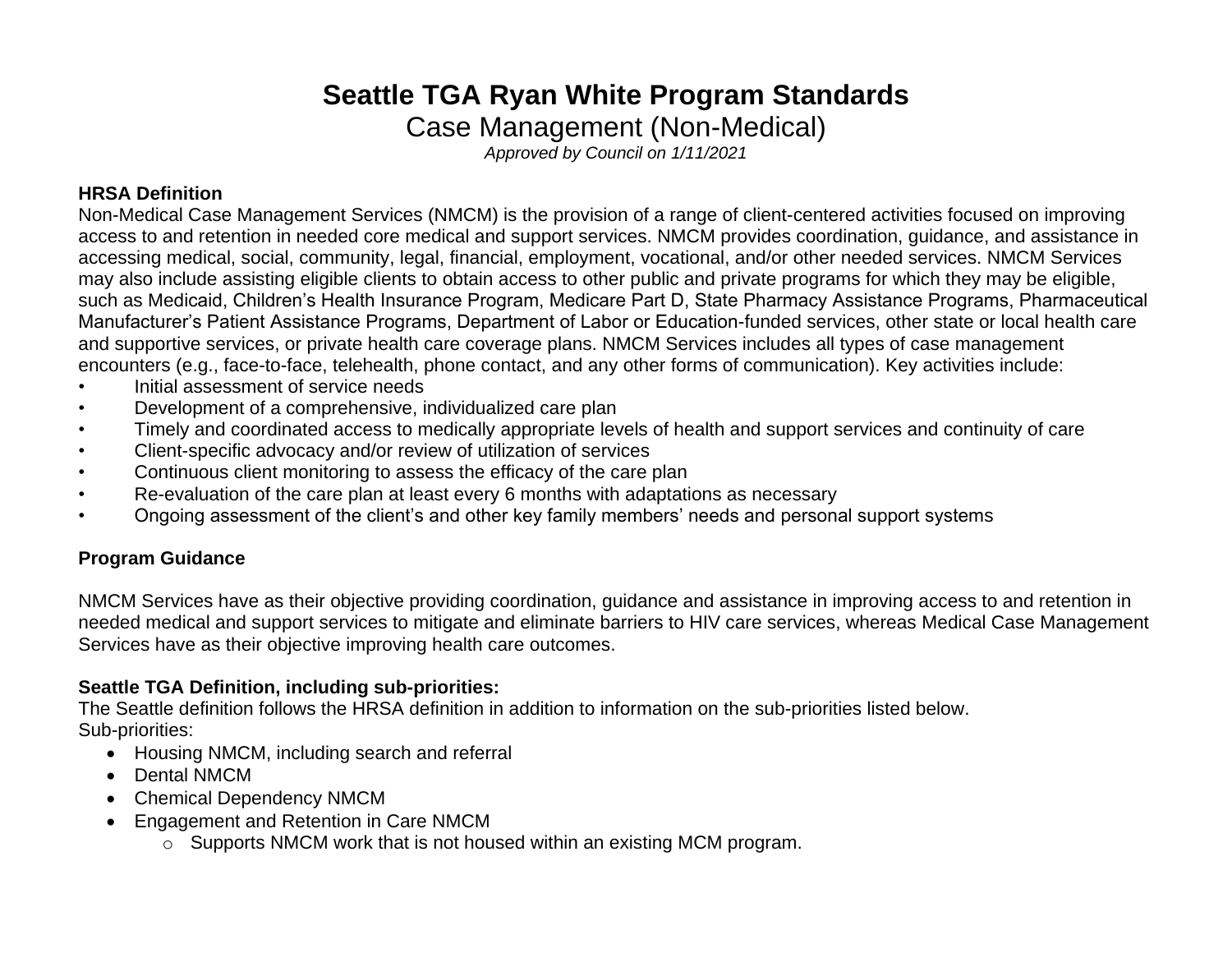### **1.0 General Standards**

|   | ~<br><b>ANDARL</b>                                                                                                  | ASURE<br><b>MEA</b>                                            |
|---|---------------------------------------------------------------------------------------------------------------------|----------------------------------------------------------------|
| . | <b>White</b><br>Seattle<br>ndards<br>ıeral<br>∍adheres<br>P<br>odram<br>R∨ai<br>ົ<br>oar<br>ю<br>マンド<br>Sid'<br>ारत | <br>ימ<br>adherence<br>site<br>VISIt<br>. docum<br>nents<br>αı |

#### **2.0 Staff & Volunteer Qualifications and Training**

|     | STANDARD                                                                                                          | <b>MEASURE</b>                        |
|-----|-------------------------------------------------------------------------------------------------------------------|---------------------------------------|
| 2.1 | Please refer to the General Standards, specific sub-priority standards are<br>listed below in the sub-priorities. | Part A site visit documents adherence |

#### **3.0 Non-Medical Case Management (NMCM) Practice Standards (applies to all sub-priorities)**

|     | <b>STANDARD</b>                                                                                                                                                                                                                                                                                                                                  | <b>MEASURE</b>                      |
|-----|--------------------------------------------------------------------------------------------------------------------------------------------------------------------------------------------------------------------------------------------------------------------------------------------------------------------------------------------------|-------------------------------------|
| 3.1 | Following a referral or request for NMCM, each referral is screened within 5<br>working days to determine:<br>Client needs for NMCM services<br>Whether the client has a Medical Case Manager<br>Client-identified immediate need(s) -- triage and refer to available<br>services                                                                | Documentation in client record      |
| 3.2 | Within 30 days, NMCM will receive a completed assessment and/or complete<br>their own and this will be used to create a mutually agreed upon care plan with<br>the client. The plan is reviewed, discussed, and updated every six months and<br>a copy is offered to the client. Please see sub-priorities for specific areas to be<br>assessed. | Documentation in client record      |
| 3.3 | Re-evaluation of the care plan at least every 6 months with adaptations as<br>necessary.                                                                                                                                                                                                                                                         | Updated assessment in client record |
| 3.4 | NMCM staff are expected to coordinate with MCM agencies, health care<br>providers and other relevant service providers about the client and the client's<br>current needs as appropriate and as allowed under HIPAA                                                                                                                              | Documentation in client record      |

# **4.0 Sub-Priority 1: Housing Non-Medical Case Management, including Search and Referral**

| <b>STANDARD</b>                                                                        | MEASURE                        |
|----------------------------------------------------------------------------------------|--------------------------------|
| Each client has an initial assessment completed within 30 days, which will include the | Documentation in client record |
| following areas:                                                                       |                                |
| Housing – housing history, strengths, barriers, and current housing needs              |                                |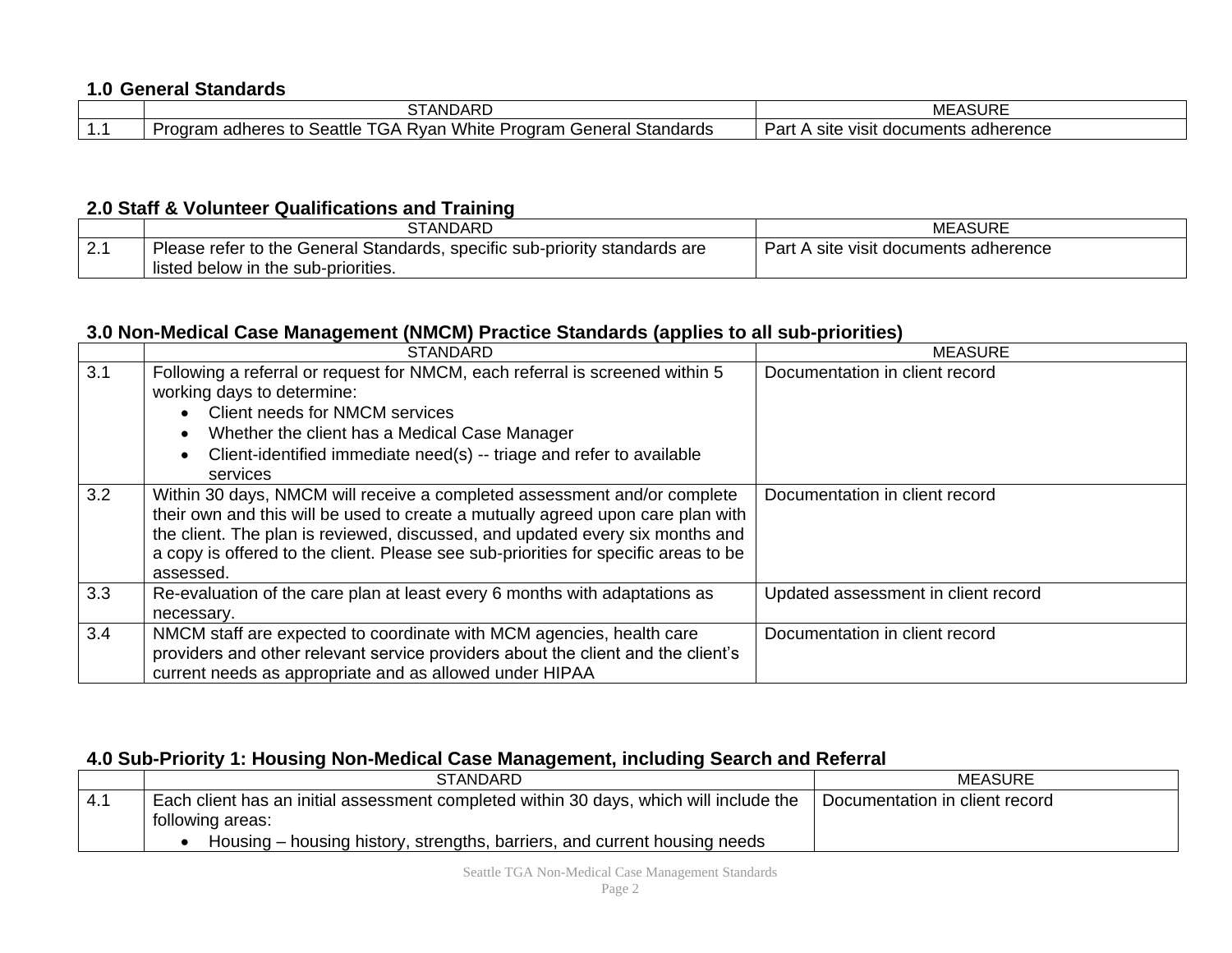|     | Access to & engagement in health care/supportive services<br>Current medical and case management providers<br>Language in which the client needs to receive service                                                     |                                |
|-----|-------------------------------------------------------------------------------------------------------------------------------------------------------------------------------------------------------------------------|--------------------------------|
| 4.2 | Based on the assessment, each client has a mutually agreed upon housing plan that<br>includes next steps. The housing plan is reviewed, discussed, and updated every six<br>months and a copy is offered to the client. | Documentation in client record |

## **5.0 Sub-Priority 2: Dental Non-Medical Case Management**

|     | <b>STANDARD</b>                                                                                                                                                                                                                                                                                                                                                                                                      | <b>MEASURE</b>                 |
|-----|----------------------------------------------------------------------------------------------------------------------------------------------------------------------------------------------------------------------------------------------------------------------------------------------------------------------------------------------------------------------------------------------------------------------|--------------------------------|
| 5.1 | Within 30 days, client has an initial assessment completed, which will include the<br>following areas:<br>Current oral health needs<br>Finances/benefits<br>Transportation<br>Access to & engagement in health care/supportive services<br>Current medical providers and case management providers<br>CD4 and viral load, which can be client self-reported<br>Language in which the client needs to receive service | Documentation in client record |
|     | Other barriers (such as mental health, substance use, etc.)                                                                                                                                                                                                                                                                                                                                                          |                                |
| 5.2 | Based on the assessment, each client has a mutually agreed upon plan that includes<br>next steps. The plan is reviewed, discussed, and updated every six months and a<br>copy is offered to the client.                                                                                                                                                                                                              | Documentation in client record |
| 5.3 | Attempts to appoint new clients will be made within 30 days of enrollment in the<br>program.                                                                                                                                                                                                                                                                                                                         | Documentation in client record |
| 5.4 | Once client is enrolled in the dental program, NMCM provides appropriate follow up,<br>as needed, to ensure client is accessing oral health services.                                                                                                                                                                                                                                                                | Documentation in client record |

### **6.0 Sub-Priority 3: Chemical Dependency Non-Medical Case Management**

|     | <b>STANDARD</b>                                                                                                                                                                                                                                                                | <b>MEASURE</b>                     |
|-----|--------------------------------------------------------------------------------------------------------------------------------------------------------------------------------------------------------------------------------------------------------------------------------|------------------------------------|
| 6.1 | Staff providing direct service must have a current and active Substance Use Disorder<br>Professional Certification and must adhere to all requirements outlined in the Revised<br>Code of Washington (RCW) Chapter 18.205 and Washington Administrative Code<br>(WAC) 246-811. | Documentation in personnel records |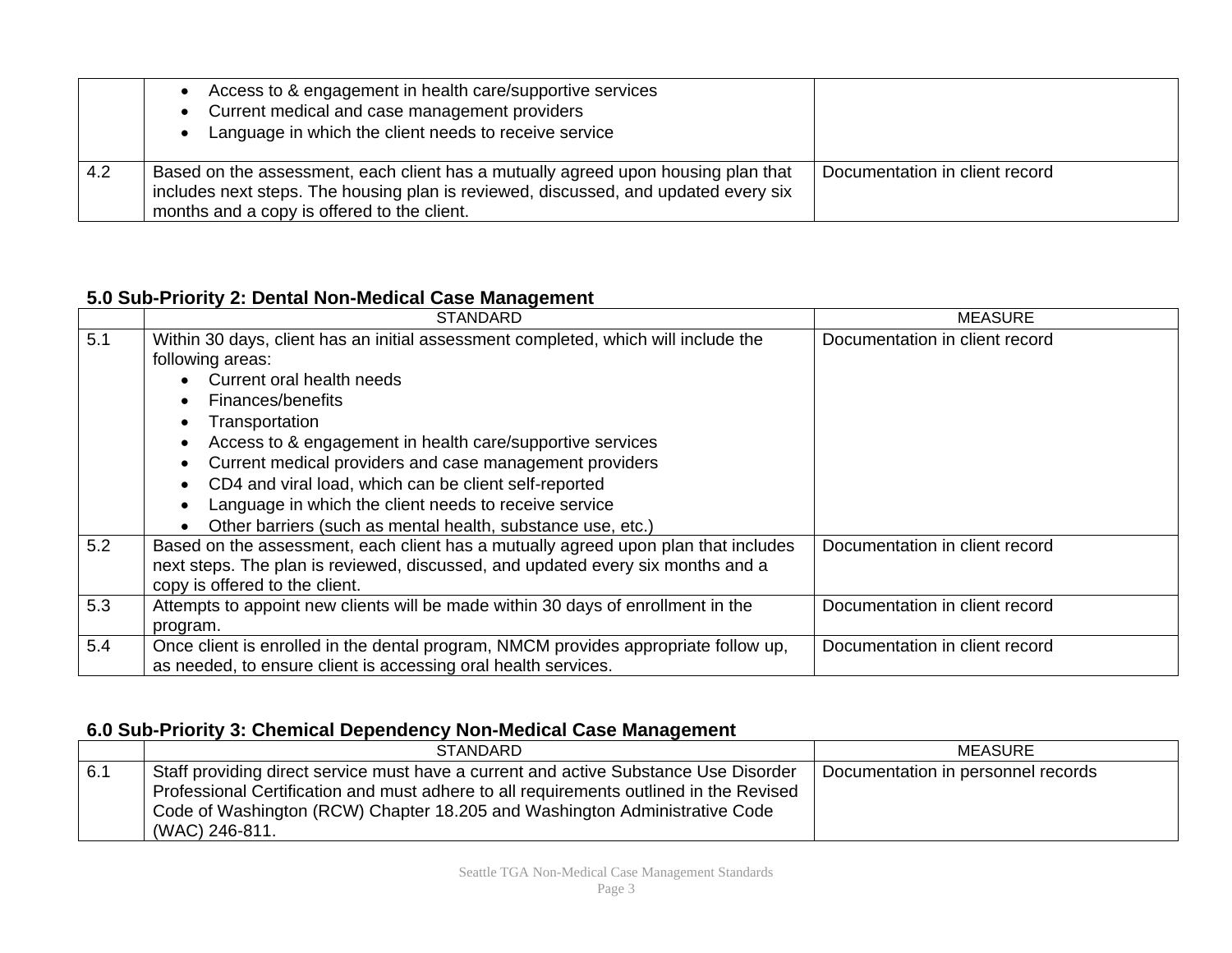| 6.2 | Within 30 days, NMCM should complete an individualized care plan with the client, in<br>order to determine NMCM service needs. The housing plan is reviewed, discussed,<br>and updated every six months and a copy is offered to the client. This mutually agreed<br>upon plan should include assessment of need in the following areas: | Documentation in client record |
|-----|------------------------------------------------------------------------------------------------------------------------------------------------------------------------------------------------------------------------------------------------------------------------------------------------------------------------------------------|--------------------------------|
|     | Finances/benefits                                                                                                                                                                                                                                                                                                                        |                                |
|     | Housing                                                                                                                                                                                                                                                                                                                                  |                                |
|     | <b>Mental Health</b>                                                                                                                                                                                                                                                                                                                     |                                |
|     | Domestic violence                                                                                                                                                                                                                                                                                                                        |                                |
|     | Support system                                                                                                                                                                                                                                                                                                                           |                                |
|     | Access to and engagement in health care, supportive, and treatment services                                                                                                                                                                                                                                                              |                                |
|     | Current medical and case management providers<br>$\bullet$                                                                                                                                                                                                                                                                               |                                |
|     | History of substance use/prior treatment                                                                                                                                                                                                                                                                                                 |                                |
|     | Language in which the client needs to receive service                                                                                                                                                                                                                                                                                    |                                |

# **7.0 Sub-Priority 4: Engagement and Retention in Care Non-Medical Case Management**

|     | STANDARD                                                                                                                                                                                                                                                                                                                                                                                                                                                                                                                                                                                                                                                                                                                                     | <b>MEASURE</b>                 |
|-----|----------------------------------------------------------------------------------------------------------------------------------------------------------------------------------------------------------------------------------------------------------------------------------------------------------------------------------------------------------------------------------------------------------------------------------------------------------------------------------------------------------------------------------------------------------------------------------------------------------------------------------------------------------------------------------------------------------------------------------------------|--------------------------------|
| 7.1 | Within 30 days, NMCM should complete a comprehensive, individualized care plan<br>with the client, in order to determine NMCM service needs. The housing plan is<br>reviewed, discussed, and updated every six months and a copy is offered to the client.<br>This mutually agreed upon plan should include assessment of need in the following<br>areas:<br>Finances/benefits<br>Housing<br>Transportation<br><b>Legal Services</b><br>Substance Use<br><b>Mental Health</b><br>Domestic violence<br>Basic needs, such as food, clothing<br>Support system<br>Access to & engagement in health care/supportive services<br>Current medical providers and case management providers<br>Language in which the client needs to receive service | Documentation in client record |
|     |                                                                                                                                                                                                                                                                                                                                                                                                                                                                                                                                                                                                                                                                                                                                              |                                |